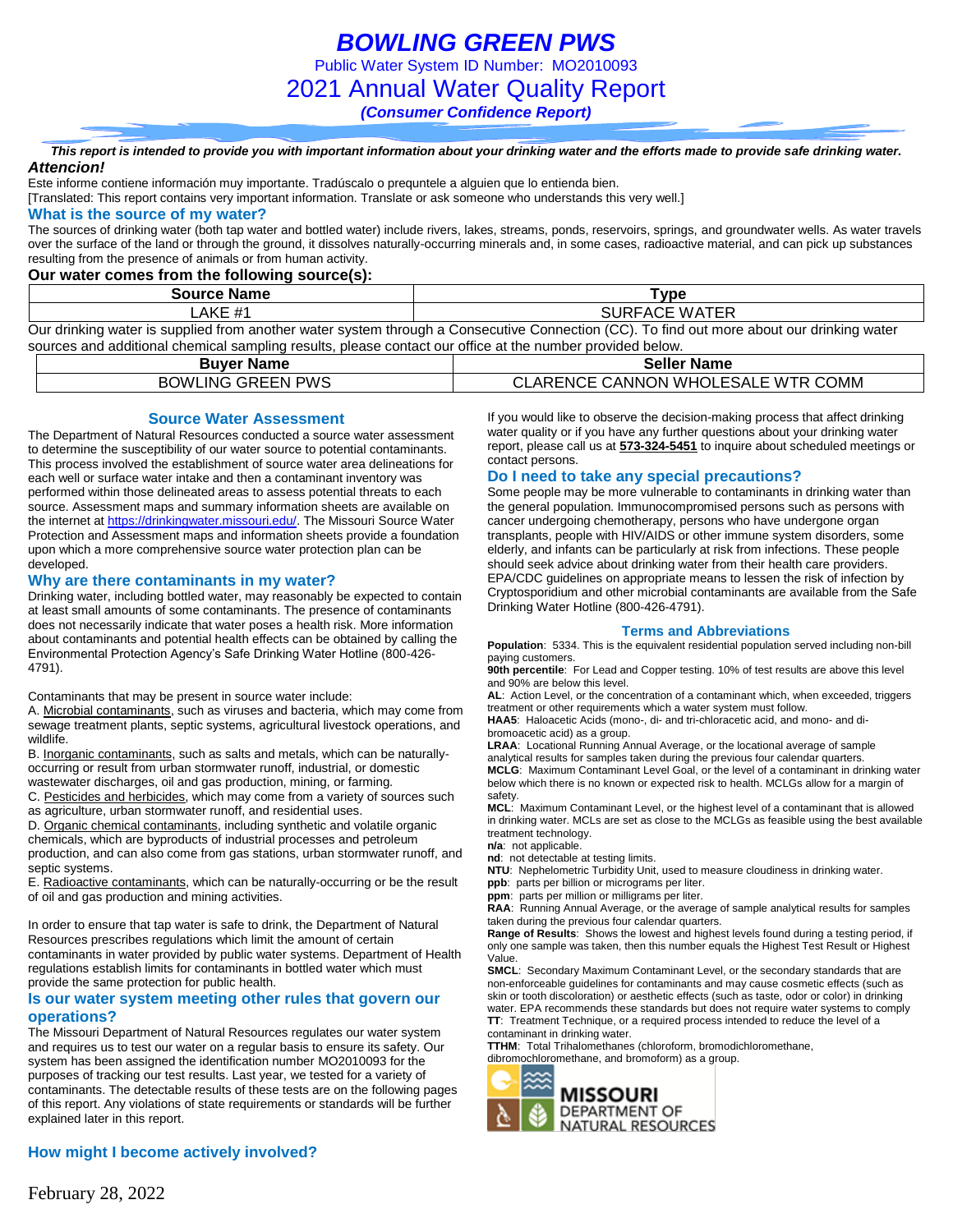# *BOWLING GREEN PWS*

Public Water System ID Number: MO2010093

2021 Annual Water Quality Report

*(Consumer Confidence Report)*

## *Contaminants Report*

BOWLING GREEN PWS will provide a printed hard copy of the CCR upon request. To request a copy of this report to be mailed, please call us at **573-324-5451***.* The CCR can also be found on the internet at www.dnr.mo.gov/ccr/MO2010093.pdf.

*The state has reduced monitoring requirements for certain contaminants to less often than once per year because the concentrations of these contaminants are not expected to vary significantly from year to year. Records with a sample year more than one year old are still considered representative. No data older than 5 years need be included. If more than one sample is collected during the monitoring period, the Range of Sampled Results will show the lowest and highest tested results. The Highest Test Result, Highest LRAA, or Highest Value must be below the maximum contaminant level (MCL) or the contaminant has exceeded the level of health based standards and a violation is issued to the water system.* 

## *Regulated Contaminants*

| <b>Regulated</b><br><b>Contaminants</b> | <b>Collection</b><br><b>Date</b> | <b>Highest</b><br>Test<br><b>Result</b> | <b>Range of</b><br><b>Sampled</b><br>Result(s)<br>$(low - high)$ | <b>Unit</b> | <b>MCL</b> | <b>MCLG</b> | <b>Typical Source</b>                                                                          |
|-----------------------------------------|----------------------------------|-----------------------------------------|------------------------------------------------------------------|-------------|------------|-------------|------------------------------------------------------------------------------------------------|
| ATRAZINE                                | 11/16/2021                       | 0.37                                    | $0 - 0.37$                                                       | ppb         |            |             | Runoff from herbicide used on row crops                                                        |
| <b>BARIUM</b>                           | 5/10/2021                        | 0.0265                                  | 0.0265                                                           | ppm         |            |             | Discharge of drilling wastes; Discharge from metal refineries;<br>Erosion of natural deposits  |
| NITRATE-<br><b>NITRITE</b>              | 5/10/2021                        | 0.232                                   | 0.232                                                            | ppm         | 10         | 10          | Runoff from fertilizer use; Leaching from septic tanks, sewage;<br>Erosion of natural deposits |

| <b>Disinfection</b><br><b>Byproducts</b> | <b>Sample Point</b> | <b>Monitoring</b><br><b>Period</b> | <b>Highest</b><br>LRAA | <b>Range of Sampled</b><br><b>Result(s)</b><br>$(low - high)$ | Unit | <b>MCL</b> | <b>MCLG</b> | <b>Typical Source</b>                    |
|------------------------------------------|---------------------|------------------------------------|------------------------|---------------------------------------------------------------|------|------------|-------------|------------------------------------------|
| (HAA5)                                   | DBPDUAL-01          | 2021                               | 46                     | $28.3 - 49.8$                                                 | ppb  | 60         |             | Byproduct of drinking water disinfection |
| (HAA5)                                   | DBPDUAL-02          | 2021                               | 46                     | $26.7 - 51$                                                   | ppb  | 60         |             | Byproduct of drinking water disinfection |
| TTHM                                     | DBPDUAL-01          | 2021                               | 68                     | $45.8 - 87.4$                                                 | ppb  | 80         |             | Byproduct of drinking water disinfection |
| TTHM                                     | DBPDUAL-02          | 2021                               | 70                     | $46.6 - 90.2$                                                 | ppb  | 80         |             | Byproduct of drinking water disinfection |

| <b>TOC</b>              | <b>Collection</b><br>Date | <b>Highest</b><br>Value | <b>Range of Sampled</b><br>Results | <b>Unit</b>   | <b>Typical Source</b>                |
|-------------------------|---------------------------|-------------------------|------------------------------------|---------------|--------------------------------------|
| CARBON.<br><b>TOTAL</b> | 7/8/2021                  | 3.16                    | $.56 -$<br>3.16                    | 101<br>IVIG/L | Naturally present in the environment |

| ead and.<br>$\mathsf{Copper}$ | <b>Date</b> | 90th Percentile: 90%<br>of your water utility<br>levels were less than | <b>Range of Sampled</b><br><b>Results</b><br>(low – hiah) | <b>Unit</b> | <b>AL</b> | <b>Sites</b><br><b>Over AL</b> | <b>Typical Source</b>                   |
|-------------------------------|-------------|------------------------------------------------------------------------|-----------------------------------------------------------|-------------|-----------|--------------------------------|-----------------------------------------|
| COPPER                        | 2017 - 2019 | 0.00903                                                                | 0.00164 - 0.035                                           | ppm         | $\cdot$ 3 |                                | Corrosion of household plumbing systems |

| % of samples in<br>compliance with<br><b>Standard</b> | <b>Months</b><br>Occurred | <b>Monitoring</b><br><b>Violation</b> | <b>Highest Single</b><br><b>Measurement</b> | Month<br><b>Occurred</b> | Sources            | In<br><b>Compliance</b> |
|-------------------------------------------------------|---------------------------|---------------------------------------|---------------------------------------------|--------------------------|--------------------|-------------------------|
| 100                                                   | י<br>∸                    | N <sub>O</sub>                        | 0.28                                        | APR                      | <b>SOIL RUNOFF</b> | <b>YES</b>              |

## *Violations and Health Effects Information*

| During the 2021<br>l calendar vear. we had the below noted violation(s) of drinking water regulations. |  |  |  |  |  |  |  |
|--------------------------------------------------------------------------------------------------------|--|--|--|--|--|--|--|
| Compliance Period<br>Analvte<br>Tvpe                                                                   |  |  |  |  |  |  |  |
| No Violations Occurred in the Calendar Year of 2021                                                    |  |  |  |  |  |  |  |

### **Special Lead and Copper Notice:**

If present, elevated levels of lead can cause serious health problems, especially for pregnant women and young children. Lead in drinking water is primarily from materials and components associated with service lines and home plumbing. BOWLING GREEN PWS is responsible for providing high quality drinking water, but cannot control the variety of materials used in plumbing components. When your water has been sitting for several hours, you can minimize the potential for lead exposure by flushing your tap for 30 seconds to 2 minutes before using water for drinking or cooking. If you are concerned about lead in your water, you may wish to have your water tested. Information on lead in drinking water, testing methods, and steps you can take to minimize exposure is available from the Safe Drinking Water Hotline (800-426-4791) or at [http://water.epa.gov/drink/info/lead/index.cfm.](http://water.epa.gov/drink/info/lead/index.cfm)

All contaminant sample results from past and present compliance monitoring are available online at the Missouri DNR Drinking Water Watch website at [www.dnr.mo.gov/DWW/.](http://www.dnr.mo.gov/DWW/) To see the Lead and Copper results, enter your water system's name in the box titled Water System Name, then select Find Water Systems at the bottom of the page. On the next screen, click on the Water System Number. At the top of the next page, under the Help column, click on Other Chemical Results by Analyte. Scroll down to Lead and click the blue Analyte Code (1030). A Sample Collection Date range may need to be entered. The Lead and Copper locations will be displayed under the heading Sample Comments. Scroll to find your location and click on the Sample No. for results. If you assisted the water system in taking a Lead and Copper sample but cannot find your location on the list, please contact BOWLING GREEN PWS for your results.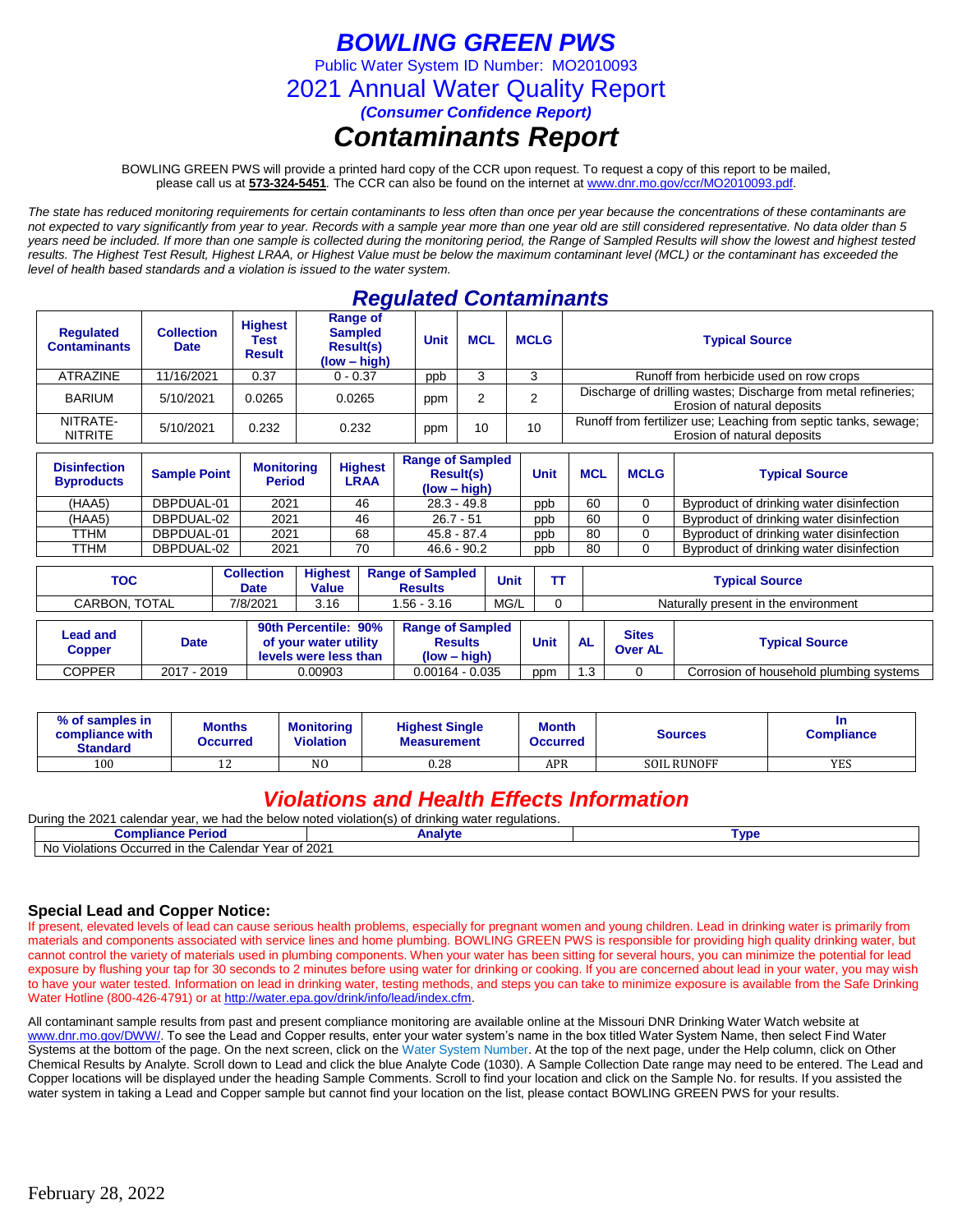## *BOWLING GREEN PWS* Public Water System ID Number: MO2010093 2021 Annual Water Quality Report *(Consumer Confidence Report)*

## *Reseller Contaminants*

| <b>Regulated</b><br><b>Contaminants</b> | <b>Collection</b><br><b>Date</b> | <b>Water System</b>                                           | <b>Highest</b><br><b>Sample</b><br><b>Result</b> | <b>Range of</b><br><b>Sampled</b><br><b>Result(s)</b><br>$(low - high)$ | <b>Unit</b> | <b>MCL</b> | <b>MCLG</b> | <b>Typical Source</b>                                                                                |
|-----------------------------------------|----------------------------------|---------------------------------------------------------------|--------------------------------------------------|-------------------------------------------------------------------------|-------------|------------|-------------|------------------------------------------------------------------------------------------------------|
| <b>ATRAZINE</b>                         | 5/25/2021                        | <b>CLARENCE CANNON</b><br><b>WHOLESALE WTR</b><br><b>COMM</b> | 1.74                                             | $0 - 1.74$                                                              | ppb         | 3          | 3           | Runoff from herbicide used on<br>row crops                                                           |
| <b>BARIUM</b>                           | 11/9/2021                        | <b>CLARENCE CANNON</b><br><b>WHOLESALE WTR</b><br><b>COMM</b> | 0.0237                                           | 0.0237                                                                  | ppm         | 2          |             | Discharge of drilling wastes;<br>Discharge from metal refineries;<br>Erosion of natural deposits     |
| NITRATE-NITRITE                         | 11/9/2021                        | <b>CLARENCE CANNON</b><br><b>WHOLESALE WTR</b><br><b>COMM</b> | 0.42                                             | 0.42                                                                    | ppm         | 10         | 10          | Runoff from fertilizer use;<br>Leaching from septic tanks,<br>sewage; Erosion of natural<br>deposits |

| <b>Disinfection</b><br><b>Byproducts</b> | <b>Monitoring</b><br><b>Period</b> | <b>Water System</b>       | <b>Highest</b><br><b>LRAA</b> | Range of<br><b>Sampled</b><br><b>Result(s)</b><br>$(low - high)$ | Unit | <b>MCL</b> | <b>MCLG</b> | <b>Typical Source</b>       |
|------------------------------------------|------------------------------------|---------------------------|-------------------------------|------------------------------------------------------------------|------|------------|-------------|-----------------------------|
| (HAA5)                                   | 2021                               | <b>CLARENCE CANNON</b>    | 28                            | $21.6 - 33.2$                                                    | ppb  | 60         |             | Byproduct of drinking water |
|                                          |                                    | <b>WHOLESALE WTR COMM</b> |                               |                                                                  |      |            |             | disinfection                |
| TTHM                                     | 2021                               | <b>CLARENCE CANNON</b>    | 39                            | $31.9 - 44$                                                      | ppb  | 80         |             | Byproduct of drinking water |
|                                          |                                    | WHOLESALE WTR COMM        |                               |                                                                  |      |            |             | disinfection                |

### *Reseller Violations and Health Effects Information*

| During the 2021<br>r, the water system(s) that we purchase water from had the below noted violation(s) of drinking water regulations,<br>i calendar vear. |             |          |         |                          |  |  |  |  |
|-----------------------------------------------------------------------------------------------------------------------------------------------------------|-------------|----------|---------|--------------------------|--|--|--|--|
| <b>Water System</b>                                                                                                                                       | <b>Type</b> | こategorv | Analvte | <b>Compliance Period</b> |  |  |  |  |
| No Violations Occurred in the Calendar Year of 2021                                                                                                       |             |          |         |                          |  |  |  |  |

**There are no additional required health effects notices.**

### *Optional Monitoring (not required by EPA) Optional Contaminants*

#### *Monitoring is not required for optional contaminants.*

| <b>Secondary Contaminants</b> | <b>Collection</b><br><b>Date</b> | <b>Your Water System</b><br><b>Highest Sampled Result</b> | <b>Range of Sampled</b><br>Result(s) (low - high) | <b>Unit</b> | <b>SMCL</b> |
|-------------------------------|----------------------------------|-----------------------------------------------------------|---------------------------------------------------|-------------|-------------|
| ALKALINITY, CACO3 STABILITY   | 5/10/2021                        | 77.2                                                      | 77.2                                              | MG/L        |             |
| ALKALINITY, TOTAL             | 2/3/2021                         | 106                                                       | $38 - 106$                                        | MG/L        |             |
| ALUMINUM                      | 5/10/2021                        | 0.365                                                     | 0.365                                             | MG/L        | 0.05        |
| <b>CALCIUM</b>                | 5/10/2021                        | 39.9                                                      | 39.9                                              | MG/L        |             |
| <b>CHLORIDE</b>               | 5/10/2021                        | 11.2                                                      | 11.2                                              | MG/L        | 250         |
| HARDNESS, CARBONATE           | 5/10/2021                        | 118                                                       | 118                                               | MG/L        |             |
| <b>MAGNESIUM</b>              | 5/10/2021                        | 4.5                                                       | 4.5                                               | MG/L        |             |
| <b>MANGANESE</b>              | 5/10/2021                        | 0.0103                                                    | 0.0103                                            | MG/L        | 0.05        |
| <b>METOLACHLOR</b>            | 8/16/2021                        | 2.29                                                      | $1.29 - 2.29$                                     | ppb         |             |
| <b>PH</b>                     | 5/10/2021                        | 7.77                                                      | 7.77                                              | <b>PH</b>   | 8.5         |
| <b>POTASSIUM</b>              | 5/10/2021                        | 3.62                                                      | 3.62                                              | MG/L        |             |
| <b>SODIUM</b>                 | 5/10/2021                        | 14.1                                                      | 14.1                                              | MG/L        |             |
| <b>SULFATE</b>                | 5/10/2021                        | 69                                                        | 69                                                | MG/L        | 250         |
| <b>TDS</b>                    | 5/10/2021                        | 189                                                       | 189                                               | MG/L        | 500         |
| <b>ZINC</b>                   | 5/10/2021                        | 0.00471                                                   | 0.00471                                           | MG/L        | 5           |